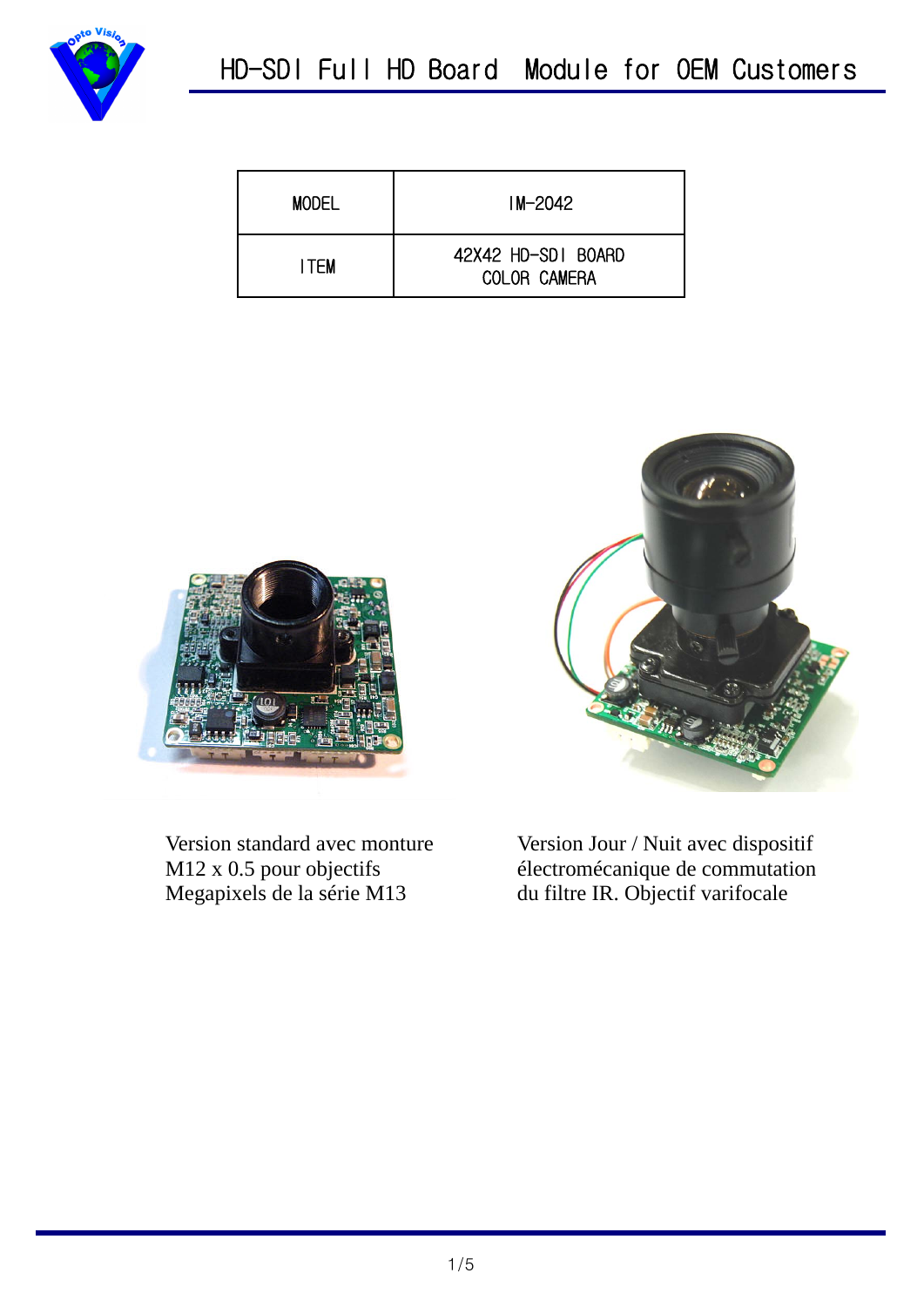## Specifications

| Item                                      |                     |                                                               | <b>IM-2042</b>               |  |  |  |  |  |  |  |
|-------------------------------------------|---------------------|---------------------------------------------------------------|------------------------------|--|--|--|--|--|--|--|
| <b>Imaging Sensor</b>                     |                     | 1/3" 2.1Megapixel CMOS                                        |                              |  |  |  |  |  |  |  |
| <b>Scanning System</b>                    |                     | <b>Progressive Scan</b>                                       |                              |  |  |  |  |  |  |  |
| <b>Number of active pixels</b>            |                     | $1944(H)$ X $1092(V)$ = 2,122,848(pixel)                      |                              |  |  |  |  |  |  |  |
| <b>Total number of pixels</b>             |                     | 2010(H) X 1108(V) = 2,227,080(pixel)                          |                              |  |  |  |  |  |  |  |
| <b>S/N Ratio</b>                          |                     | More than 50dB                                                |                              |  |  |  |  |  |  |  |
| <b>Video Output Mode</b>                  |                     | 1080P(1920 X 1080) 25P/30P                                    |                              |  |  |  |  |  |  |  |
| <b>Video Output Level</b>                 |                     | HD-SDI + 1.0 Vp-p (75Ω, Composite) NTSC/PAL(Selectable)       |                              |  |  |  |  |  |  |  |
| <b>Min. Illumination</b>                  |                     | 1.0Lux(Color), 0.5Lux(BW), 0.02Lux(Sens-up x60)               |                              |  |  |  |  |  |  |  |
| O.S.D                                     |                     | <b>Built-in</b>                                               |                              |  |  |  |  |  |  |  |
|                                           |                     | Auto / Flk                                                    |                              |  |  |  |  |  |  |  |
| <b>Electronic Shutter Speed</b>           |                     | (NTSC: 1/30sec ~ 1/50,000sec)<br>(PAL: 1/25sec ~ 1/50,000sec) |                              |  |  |  |  |  |  |  |
| <b>White Balance</b>                      |                     | AWB / AWC-SET / MANUAL / INDOOR / OUTDOOR                     |                              |  |  |  |  |  |  |  |
| <b>Backlight Compensation</b>             |                     | BLC / HSBLC / Off                                             |                              |  |  |  |  |  |  |  |
| ACCE(Adaptive Color&Contrast Enhancement) |                     | Low / Middle / High / Off                                     |                              |  |  |  |  |  |  |  |
| <b>AGC</b>                                |                     | Low / Middle / High                                           |                              |  |  |  |  |  |  |  |
| <b>Adjust</b>                             |                     | SHARPNESS / MONITOR / LSC / NTSC/PAL                          |                              |  |  |  |  |  |  |  |
| Language                                  |                     | English (Selectable)                                          |                              |  |  |  |  |  |  |  |
| Day & Night                               |                     | Auto / B.W / Color / EXT (Selectable)                         |                              |  |  |  |  |  |  |  |
| <b>2D/3D-NR</b>                           |                     | 2DNR / 3DNR / SMART NR                                        |                              |  |  |  |  |  |  |  |
| Digital Zoom / PIP                        |                     | On / Off(x2 ~ x64)                                            |                              |  |  |  |  |  |  |  |
| <b>Privacy Masking</b>                    |                     | On / Off (8 Zone Selectable)                                  |                              |  |  |  |  |  |  |  |
| <b>Motion Detection</b>                   |                     | On / Off (3 Zone Selectable)                                  |                              |  |  |  |  |  |  |  |
| <b>Defect</b>                             |                     | LIVE DPC / STATIC DPC                                         |                              |  |  |  |  |  |  |  |
| <b>Sens - up(Frame Integration)</b>       |                     | On / Off (Selectable limit ~ x60)                             |                              |  |  |  |  |  |  |  |
| <b>D - EFFECT</b>                         |                     | Freeze / Mirror / D-Zoom / NEG.IMAGE                          |                              |  |  |  |  |  |  |  |
| <b>Protocol (OPTION)</b>                  |                     | Pelco - D & Pelco - C                                         |                              |  |  |  |  |  |  |  |
| <b>Communication</b>                      |                     | RS - 485[ Baud Rate: 2400 ~ 57600]                            |                              |  |  |  |  |  |  |  |
| <b>Supplied Voltage</b>                   |                     | DC12 ±10%                                                     |                              |  |  |  |  |  |  |  |
| <b>Power Consumption</b>                  |                     | Max. 2.0W[170mA]                                              |                              |  |  |  |  |  |  |  |
| <b>Dimension</b>                          |                     | 42(W)X42(H)X1.2(t)mm                                          |                              |  |  |  |  |  |  |  |
| Weight                                    |                     | 12g                                                           |                              |  |  |  |  |  |  |  |
|                                           |                     | <b>Function Menu</b>                                          |                              |  |  |  |  |  |  |  |
|                                           |                     |                                                               |                              |  |  |  |  |  |  |  |
| <b>LENS</b>                               | $\blacksquare$ DC   | <b>UNDEO</b>                                                  | <b>MANUAL</b>                |  |  |  |  |  |  |  |
| <b>EXPOSURE</b>                           | SHUTTER             | AGC                                                           | SENS-UP<br><b>BRIGHTNESS</b> |  |  |  |  |  |  |  |
|                                           | $\blacksquare$ ACCE | <b>DEFOG</b>                                                  | <b>BACKLIGHT</b>             |  |  |  |  |  |  |  |
| <b>WHITE BAL</b>                          | $\blacksquare$ ATW  | $\blacksquare$ AWC $\rightarrow$ SET                          | <b>MANUAL</b>                |  |  |  |  |  |  |  |
|                                           | INDOOR              | OUTDOOR                                                       |                              |  |  |  |  |  |  |  |

■ 2DNR ■ 3DNR ■ SMART NR

■**LANGUAGE** ■**DEFECT** ■**RS485** 

■ **NTSC/PAL** ■ **FACTORY**

**DAY & NIGHT**

**NR**

**SPECIAL**

**EXIT**

**RESET**

**ADJUST**

■ COLOR ■ ■ AUTO ■ ■ EXT ■ B/W

■ SHARPNESS ■ MONITOR ■ OSD ■ LSC

■ CAM TITLE ■ D-EFFECT ■ MOTION ■ PRIVACY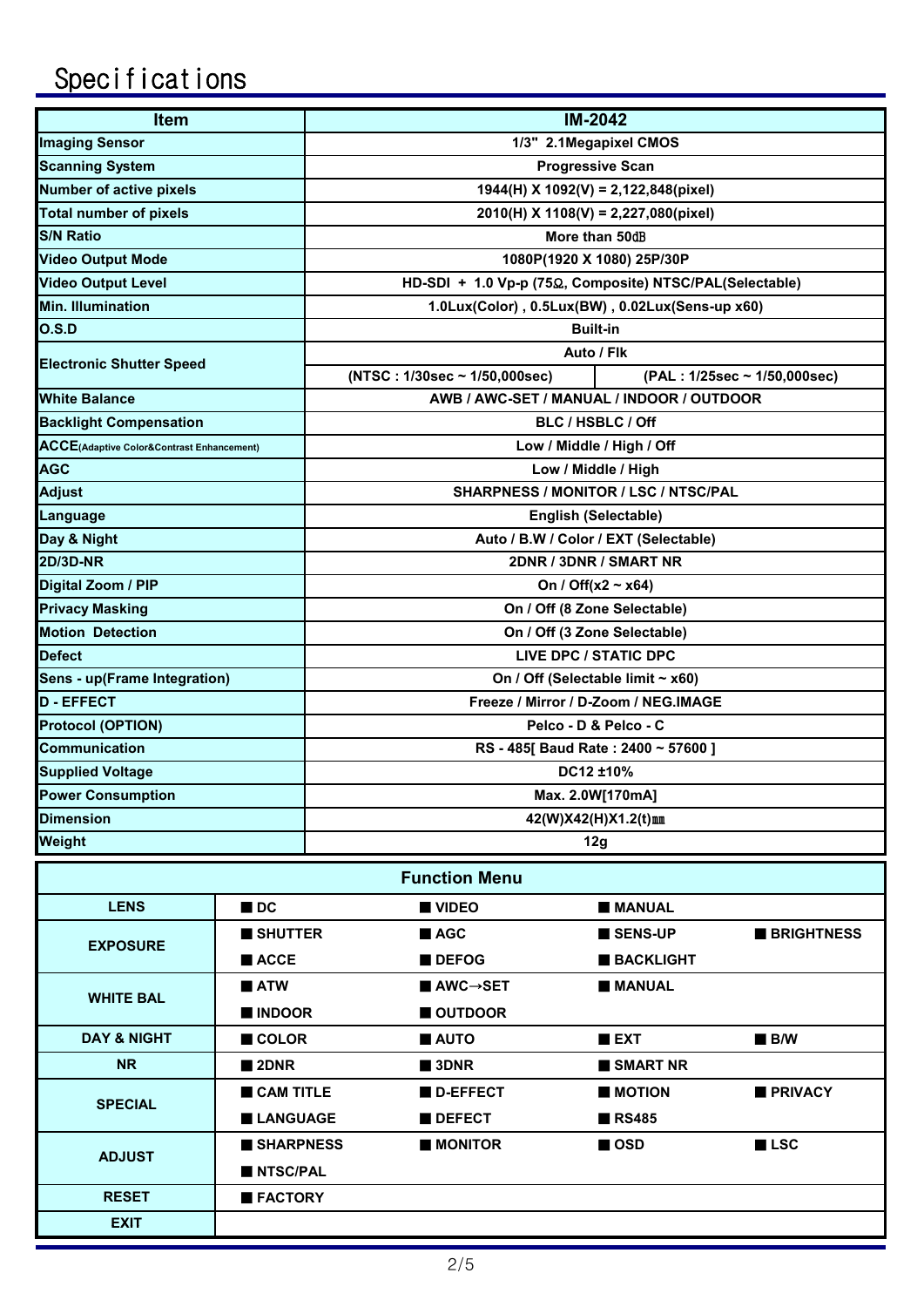## Input-Output Signal

### TOP SIDE

## BOTTOM SIDE





|                 | CN3 (15 PIN)<br>$(12505WS - 15)$ |                 | CN5 (10 PIN)<br>$(12505WS - 10)$ |                          |                | CN4 (4 PIN)<br>$(12505WS - 04)$ |                          | CN1 (4 PIN)<br>$(12505WS - 04)$ | CN2 (2 PIN)<br>$(12505WS - 02)$ |
|-----------------|----------------------------------|-----------------|----------------------------------|--------------------------|----------------|---------------------------------|--------------------------|---------------------------------|---------------------------------|
| $\mathbf{1}$    | GND                              | $-$             | SF-SEL                           | $\overline{\phantom{a}}$ | $\mathbf{1}$   | $CDS-1N$                        | $\mathsf{IN}$            | $DMP+$                          | MOTOR_OUT2                      |
| $\overline{2}$  | $+12V$                           | $\overline{1}N$ | $SF-DI$                          | $\qquad \qquad -$        | $\overline{c}$ | IRLED-OUT                       | <b>OUT</b>               | $OMP-$                          | MOTOR_OUT1                      |
| 3               | IRIS_SEL                         | <b>OUT</b>      | SF-CLK                           | $\qquad \qquad -$        | 3              | <b>GND</b>                      | $\qquad \qquad -$        | DRV+                            |                                 |
| $\overline{4}$  | D&N_IN<br>(H:COLOR, L:B/W)       | OUT             | $SF-DO$                          | $\overline{\phantom{m}}$ | $\overline{4}$ | $+12V$                          | $\mathsf{IN}$            | DRV-                            |                                 |
| 5               | <b>NC</b>                        |                 | GND                              | $\qquad \qquad -$        |                |                                 |                          |                                 |                                 |
| $6\overline{6}$ | GND                              | $-$             | <b>NC</b>                        | $\overline{\phantom{a}}$ |                | CN6 (4 PIN)<br>$(12505WS - 04)$ |                          |                                 | J1<br>(MMCX)                    |
| $\overline{7}$  | VBS-EXTRA                        | <b>OUT</b>      | $+3.3V$                          | <b>OUT</b>               | $\mathbf{1}$   | $+3.3V$                         | $\mathsf{IN}$            |                                 | HD-SDI OUT                      |
| 8               | KEY-DOWN                         | $\mathsf{IN}$   | UT-TXD                           | $\overline{\phantom{a}}$ | $\overline{c}$ | UT-TXD                          | $\qquad \qquad -$        |                                 |                                 |
| 9               | KEY-UP                           | $\mathsf{IN}$   | UT-RXD                           | $\overline{\phantom{m}}$ | 3              | UT-RXD                          | $\overline{\phantom{m}}$ |                                 |                                 |
| 10              | KEY-SET                          | $\mathsf{IN}$   | S-ETP                            | $\overline{\phantom{m}}$ | $\overline{4}$ | $485 - D$                       | $\qquad \qquad -$        |                                 |                                 |
| 11              | KEY-RIGHT                        | IN              |                                  |                          |                |                                 |                          |                                 |                                 |
| 12              | KEY-LEFT                         | $\mathsf{IN}$   |                                  |                          |                | CN7 (2 PIN)<br>(12505WS-02)     |                          |                                 |                                 |
| 13              | MD-OUT                           | <b>OUT</b>      |                                  |                          | $\mathbf{1}$   | $+12V$                          | IN                       |                                 |                                 |
| 14              | IRIS SIGNAL                      | <b>OUT</b>      |                                  |                          | $\overline{c}$ | GND                             | $\qquad \qquad -$        |                                 |                                 |
| 15              | $+5.0V$                          | <b>OUT</b>      |                                  |                          |                |                                 |                          |                                 |                                 |

### ▣ CONNECTOR WAFER : YEONHO Electronics

▣ HD-SDI CONNECTOR WAFER : MMCX Type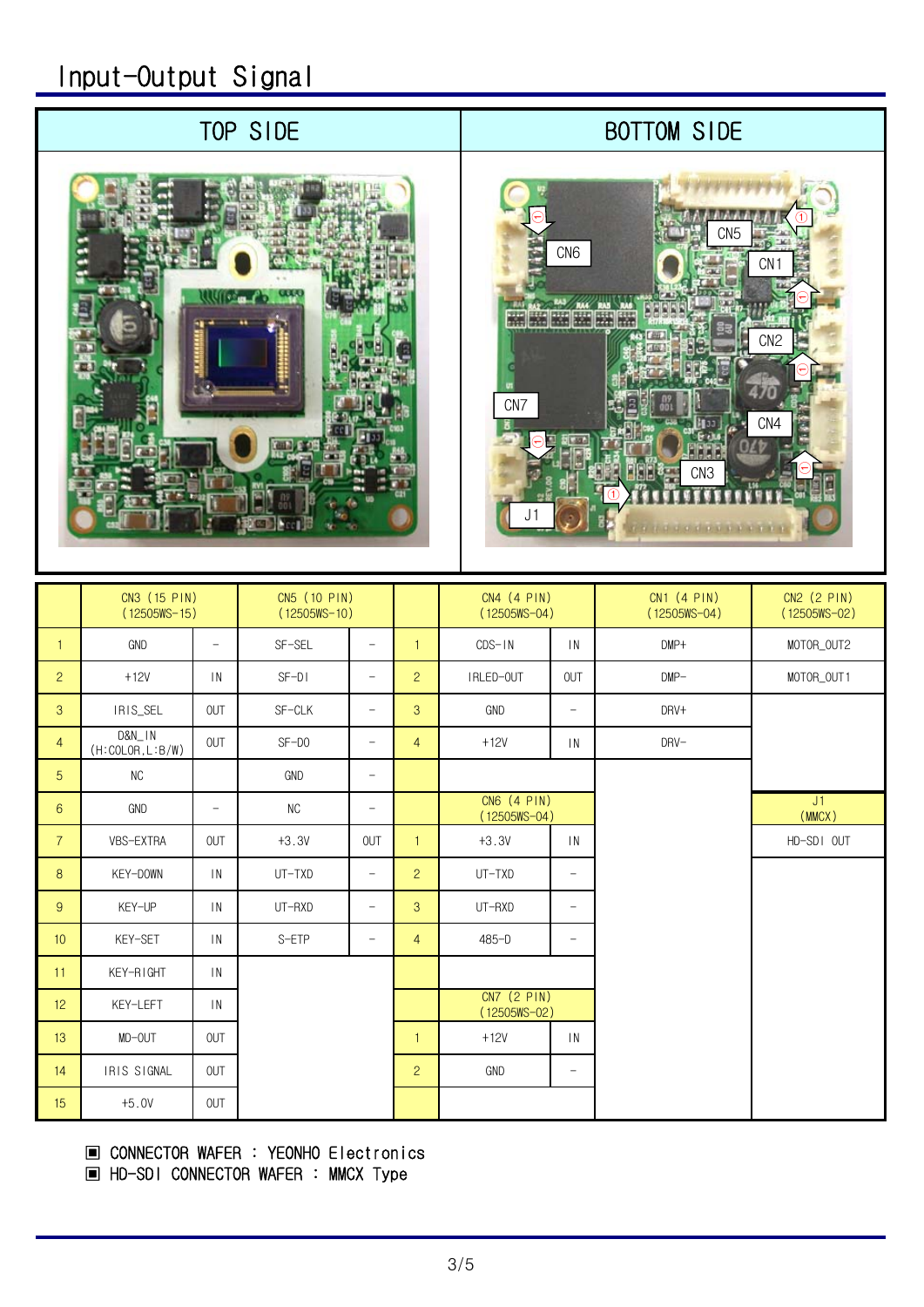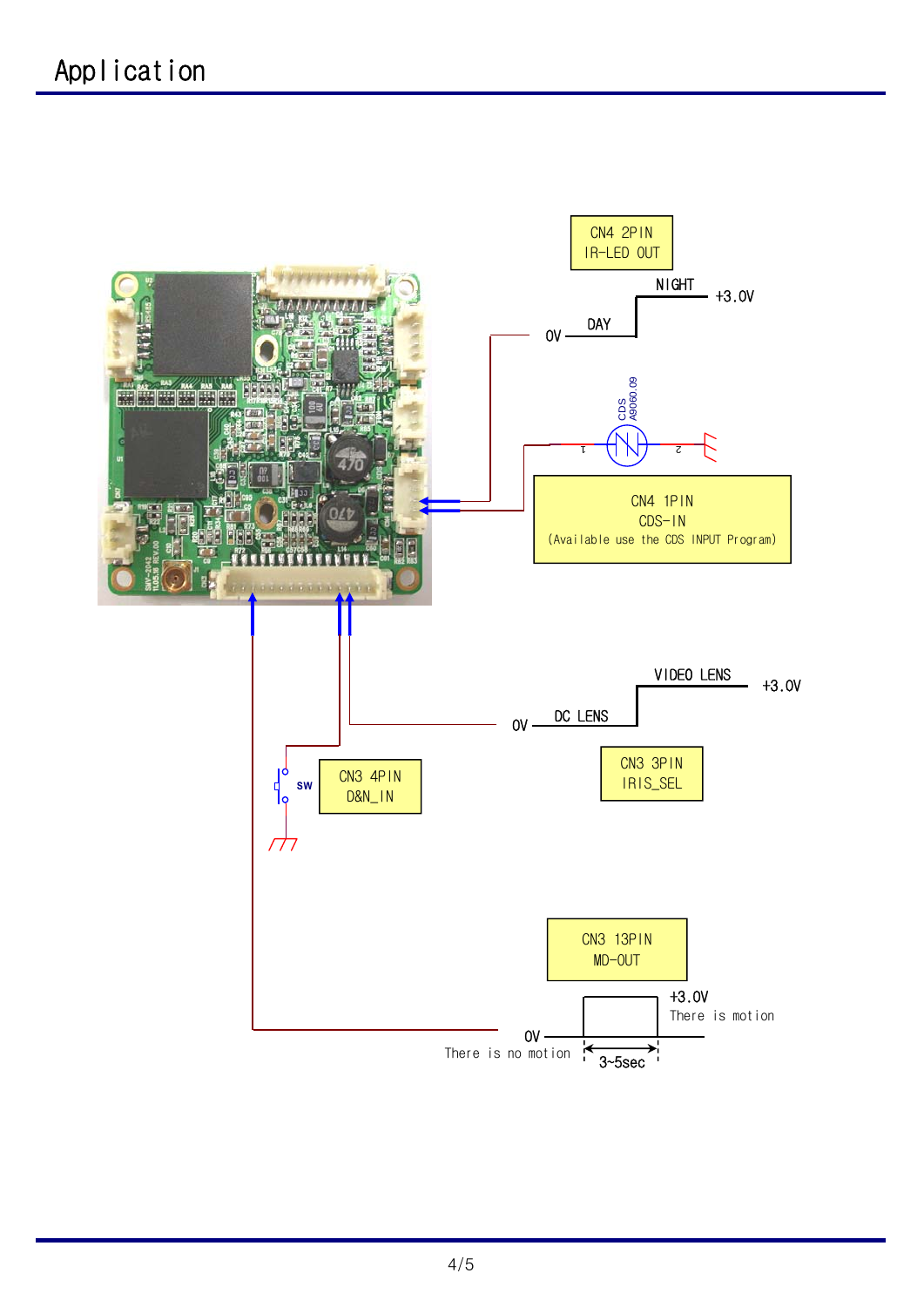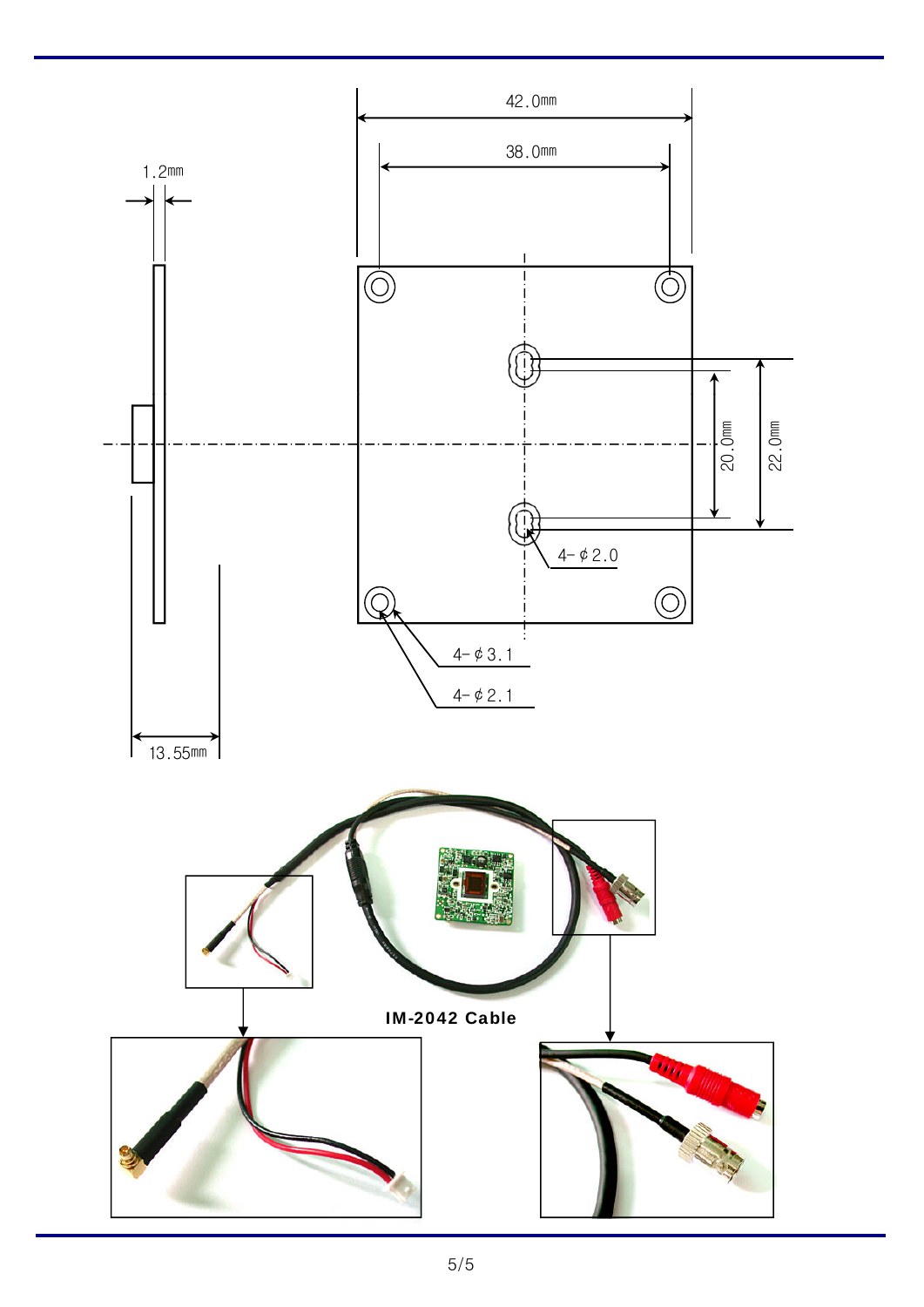# <mark>∎ (क़)</mark>Ҹ्∆ॾॖॖॗ<sup>ह्य</sup><br>∎nextchip



The NVP2400 is a cost-effective and high performance CMOS sensor ISP(Image Signal Processor) for IP network cameras, HD-SDI cameras and high-end analog CCTV applications. It includes fast 8-bits 8051 MCU to control ISP functions such as AE/AWB. It also contains SDRAM, kind of SiP for such functions as 3D-NR, D-zoom, FRC and OSD operations.

The NVP2400 can receive 12-bits parallel or sub-LVDS CMOS sensor input and provides BT.656, BT.1120, YC 16-bits and composite video as output. In particular, it can support high resolution analog CVBS output from the high sensitivity mega pixel CMOS sensor, which can cope with conventional high-end analog security camera application. It supports not only various IP camera interfaces but also HD-SDI interface standards.

The NVP2400's image signal processor including 3A (AE/AWB/AF) and enhancement functions ensures stable and high quality images, making it suitable for a security camera.

It also offers many useful security camera functions such as high resolution digital zoom, PIP, Electronic PTZ, FRC, flicker suppression, HLC/BLC, privacy zone masking, motion detection, IRIS control I/F and OSD.





FRONT REAR

The GV7600 is a serial digital video transmitter for standard and high definition component video. With integrated cable driving technology, the GV7600 is capable of transmitting digital video at 270Mb/s, 1.485Gb/s and 2.97Gb/s over 75 $\Omega$  coaxial cable. The device provides a complete transmit solution for the transmission of both interlaced and progressive component digital video, up to 1920 x 1080, in coaxial cable-based video systems. Using the GV7600 with the complete Aviia transmitter reference design, it is possible to implement an all-digital, bi-directional multimedia interface over coax. This interface allows both DC power and a bidirectional, half-duplex, auxiliary data interface, up to 1Mb/s, to be carried over the same single, robust and cost effective coaxial cable as the high-speed serial digital video. The GV7600 includes a broad range of userselectable processing features, such as Timing Reference Signal (TRS) insertion, illegal code word re-mapping, and ancillary data packet insertion. The content of ancillary data packets can be programmed via the host interface. Device configuration and status reporting is accomplished via the Gennum Serial Peripheral Interface (GSPI). Alternatively, many processing features and operational modes can be configured directly through external pin settings. The device supports both 8-bit, 10-bit and 12-bit video data input, for RGB or YCbCr 4:4:4, and YCbCr 4:2:2 or 4:2:0. A configurable 20-bit wide parallel digital video input bus is provided, with associated pixel clock and timing signal inputs. The GV7600 supports direct interfacing of ITU-R BT.656 SD formats, and HD formats conforming to ITU-R BT.709 and BT.1120-6 for 1125-line formats, and SMPTE 296M for 750-line formats. The device may also be configured to accepts CEA-861 timing. The GV7600 audio embedding function allows the carriage of up to 8 channels of serial digital audio within the ancillary data space of the video data stream. The input audio signal formats supported by the device include AES/EBU for professional applications, S/PDIF, and I2S. GV7600 Aviia™ Transmitter Data Sheet 51686 - 7 March 2010 2 of 119 Proprietary & Confidential 16-bit, 20-bit and 24-bit audio formats are supported at 48kHz synchronousto-video for SD video formats and 48kHz synchronous or asynchronous for HD formats. Additional audio processing features include: individual channel enabling, audio group selection, group replacement, channel swapping and audio channel status insertion. The GV7600 supports an Asynchronous Serial Interface (ASI), to carry compressed audio and video transport streams, conforming to IEC 13818-1, at 270Mb/s. Transport stream data is input to the device at a synchronous 27MHz clock rate. The device will automatically 8b/10b encode the data, prior to serialization. Packaged in a space saving 100-BGA, the GV7600 is ideal for designs where highdensity component placement is required. Typically requiring only 400mW power, the device can be used as a high bandwidth alternative to analog composite or component video interfaces, providing a high quality, alldigital, long reach video transmit solution.



aennum